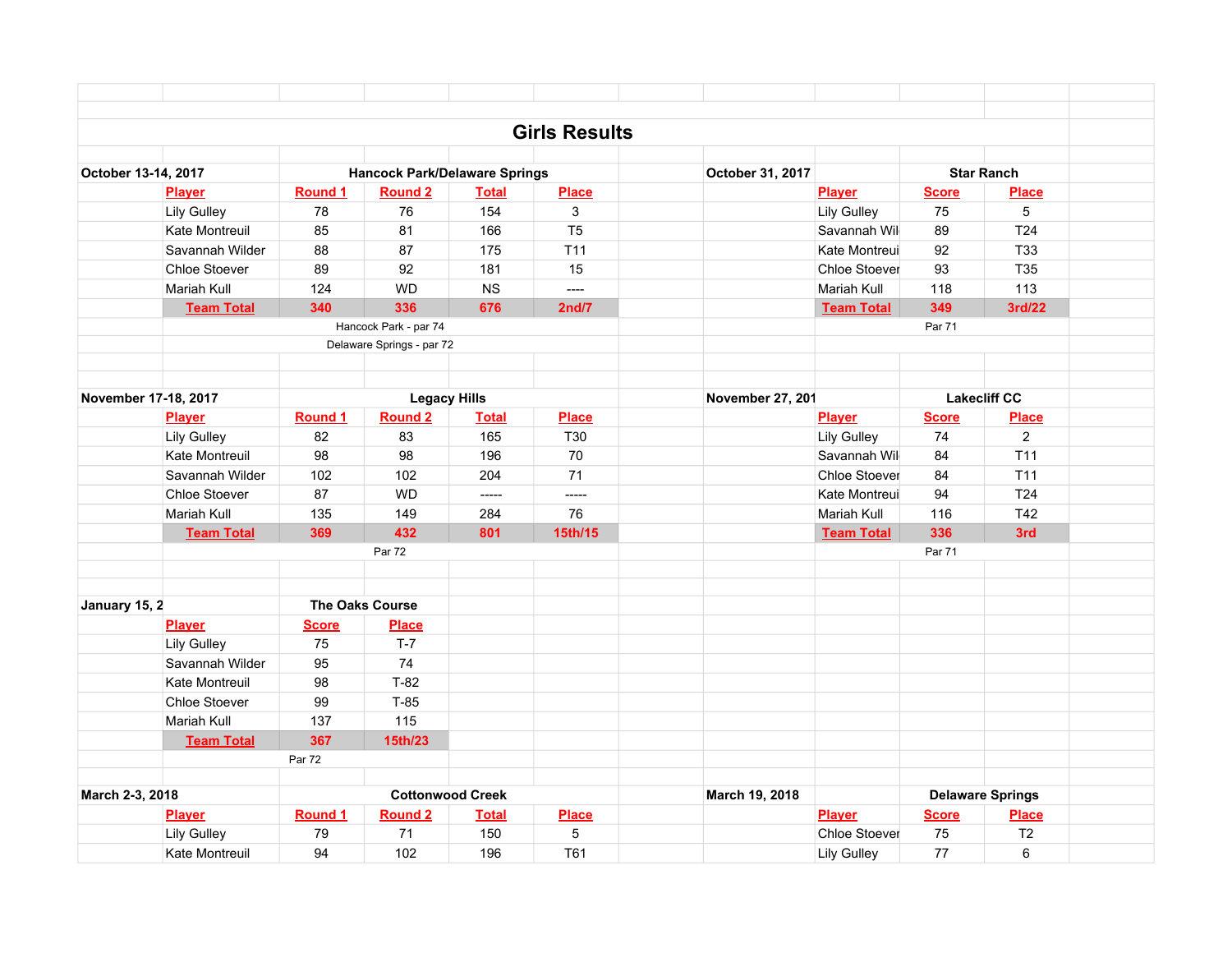| Savannah Wilder      | 91                           | 94                                  | 185              | 52           | Savannah Wil      | 80     | 11              |  |
|----------------------|------------------------------|-------------------------------------|------------------|--------------|-------------------|--------|-----------------|--|
| <b>Chloe Stoever</b> | 99                           | 93                                  | 192              | 59           | Kate Montreui     | 88     | T <sub>28</sub> |  |
| Mariah Kull          | 122                          | 118                                 | 240              | 94           | Mariah Kull       | 105    | T64             |  |
| <b>Team Total</b>    | 363                          | 360                                 | 723              | 11th/20      | <b>Team Total</b> | 320    | 2nd/18          |  |
|                      |                              | Par 72                              |                  |              |                   | Par 72 |                 |  |
|                      |                              |                                     |                  |              |                   |        |                 |  |
|                      |                              | <b>District 13-6A Championships</b> |                  |              |                   |        |                 |  |
|                      | <b>Roy Kizer Golf Course</b> |                                     |                  |              |                   |        |                 |  |
| April 4-5, 2018      |                              |                                     | <b>Roy Kizer</b> |              |                   |        |                 |  |
| <b>Player</b>        | Round 1                      | Round <sub>2</sub>                  | <b>Total</b>     | <b>Place</b> |                   |        |                 |  |
| <b>Lily Gulley</b>   | 78                           | 72                                  | 150              | 2nd          |                   |        |                 |  |
| Chloe Stoever        | $77$                         | 83                                  | 160              | 3rd          |                   |        |                 |  |
| Kate Montreuil       | 89                           | 80                                  | 169              | 4th          |                   |        |                 |  |
| Savannah Wilder      | 88                           | 83                                  | 171              | 7th          |                   |        |                 |  |
| Mariah Kull          | 111                          | 102                                 | 213              |              |                   |        |                 |  |
| <b>Team Total</b>    | 332                          | 318                                 | 650              | 1st          |                   |        |                 |  |
|                      |                              | Par 71                              |                  |              |                   |        |                 |  |
|                      |                              |                                     |                  |              |                   |        |                 |  |
|                      |                              | 2017-18 District Champions          |                  |              |                   |        |                 |  |
|                      |                              |                                     |                  |              |                   |        |                 |  |
|                      |                              |                                     |                  |              |                   |        |                 |  |
|                      |                              |                                     |                  |              |                   |        |                 |  |
|                      |                              |                                     |                  |              |                   |        |                 |  |
|                      |                              |                                     |                  |              |                   |        |                 |  |
|                      |                              |                                     |                  |              |                   |        |                 |  |
|                      |                              |                                     |                  |              |                   |        |                 |  |
|                      |                              |                                     |                  |              |                   |        |                 |  |
|                      |                              |                                     |                  |              |                   |        |                 |  |
|                      |                              |                                     |                  |              |                   |        |                 |  |
|                      |                              |                                     |                  |              |                   |        |                 |  |
|                      |                              |                                     |                  |              |                   |        |                 |  |
|                      |                              |                                     |                  |              |                   |        |                 |  |
|                      |                              |                                     |                  |              |                   |        |                 |  |
|                      |                              |                                     |                  |              |                   |        |                 |  |
|                      |                              |                                     |                  |              |                   |        |                 |  |
|                      |                              |                                     |                  |              |                   |        |                 |  |
|                      |                              |                                     |                  |              |                   |        |                 |  |
|                      |                              |                                     |                  |              |                   |        |                 |  |
|                      |                              |                                     |                  |              |                   |        |                 |  |
|                      |                              |                                     |                  |              |                   |        |                 |  |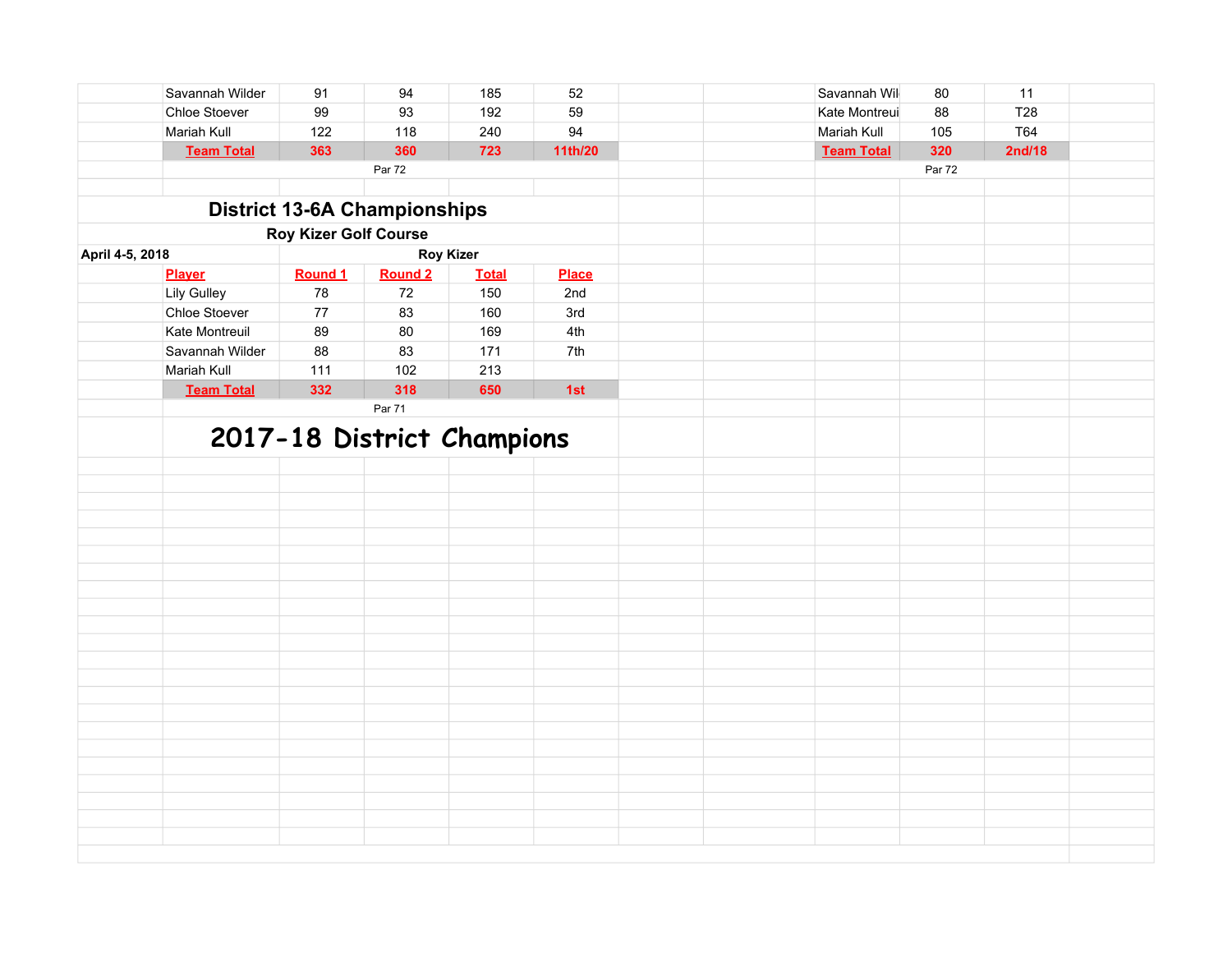|                   |                         |                            |                     |                               |              | <b>Boys Results</b> |               |                      |              |                      |
|-------------------|-------------------------|----------------------------|---------------------|-------------------------------|--------------|---------------------|---------------|----------------------|--------------|----------------------|
| September 26      |                         | <b>Teravista Golf Club</b> |                     |                               |              |                     | October 2, 20 |                      |              | <b>Plum Creek GC</b> |
|                   | <b>Player</b>           | <b>Score</b>               | <b>Place</b>        |                               |              |                     |               | <b>Player</b>        | <b>Score</b> | <b>Place</b>         |
|                   | <b>Coleson Muirhead</b> | 86                         | $T-27$              |                               |              |                     |               | Jace Caldwell        | 76           | $T-11$               |
|                   | Liam O'Rourke           | 88                         | $T-35$              |                               |              |                     |               | <b>Howard Kim</b>    | 78           | $T-16$               |
|                   | Davis Grindle           | 89                         | $T-37$              |                               |              |                     |               | Z-Je Marcella        | 80           | $T-28$               |
|                   | Jonathan Stewart        | 95                         | $T-48$              |                               |              |                     |               | Davis MacMill        | 80           | $T-28$               |
|                   | Jacob Currin            | 107                        | 72                  |                               |              |                     |               | Hudson Major         | 81           | $T-34$               |
| m                 | Aidan Schwartz          | 104                        | T-69                |                               |              |                     |               | <b>Team Total</b>    | 314          | 6th/22               |
| m                 | Kolby Reed              | 120                        | 81                  |                               |              |                     |               |                      |              |                      |
|                   | <b>Team Total</b>       | 358                        | 8th/16              |                               |              |                     |               |                      |              |                      |
|                   |                         |                            |                     |                               |              |                     |               |                      |              |                      |
| October 6-7, 2017 |                         |                            |                     | <b>Lakecliff Country Club</b> |              |                     | October 19, 2 |                      |              | <b>Forest Creek</b>  |
|                   | <b>Player</b>           | Round 1                    | Round <sub>2</sub>  | <b>Round 3</b>                | <b>Total</b> | <b>Place</b>        |               | <b>Player</b>        | <b>Score</b> | <b>Place</b>         |
|                   | <b>Jack Anderson</b>    | 72                         | 69                  | 68                            | 209          | $T-10$              |               | Coleson Muirr        | 88           | 19                   |
|                   | <b>Tyler Walters</b>    | 78                         | 79                  | 74                            | 231          | $T-60$              |               | Davis Grindle        | 86           | 13                   |
|                   | lan Strickland          | 80                         | 80                  | 72                            | 232          | 65                  |               | Liam O'Rourk         | 90           | $T-25$               |
|                   | Seth Carson             | 81                         | 77                  | 80                            | 238          | $T-76$              |               | Jacob Currin         | 95           | $T-45$               |
|                   |                         |                            | 83                  |                               | 242          | $T-85$              |               |                      |              | $T-93$               |
|                   | <b>Hunter Haskins</b>   | 82<br>311                  |                     | 77<br>291                     |              | 12th/20             |               | Aidan Schwar         | 112          | 6th/23               |
|                   | <b>Team Total</b>       |                            | 305                 |                               | 907          |                     |               | <b>Team Total</b>    | 359          |                      |
|                   |                         |                            |                     |                               |              |                     |               |                      |              |                      |
| October 23, 2     |                         |                            | <b>Lakecliff CC</b> |                               |              |                     | October 30, 2 |                      |              | <b>Star Ranch</b>    |
|                   | <b>Player</b>           | <b>Score</b>               | <b>Place</b>        |                               |              |                     |               | <b>Player</b>        | <b>Score</b> | <b>Place</b>         |
|                   | <b>Howard Kim</b>       | 73                         | $T-5$               |                               |              |                     |               | Jack Andersor        | 70           | $\overline{2}$       |
|                   | Z-Je Marcella           | 75                         | $T-11$              |                               |              |                     |               | lan Strickland       | 73           | 5                    |
|                   | Hudson Major            | 76                         | $T-15$              |                               |              |                     |               | Jace Caldwell        | 74           | $6\phantom{1}$       |
|                   | Davis MacMillan         | 86                         | $T-44$              |                               |              |                     |               | <b>Tyler Walters</b> | 75           | $\overline{7}$       |
|                   | Jonathan Stewart        | 86                         | $T-44$              |                               |              |                     |               | Seth Carson          | 78           | $T-11$               |
|                   | <b>Team Total</b>       | 310                        | 5th/16              |                               |              |                     |               | <b>Hunter Haskin</b> | 81           | $T-24$               |
|                   |                         |                            |                     |                               |              |                     |               | <b>Team Total</b>    | 296          | <b>1st/28</b>        |
|                   |                         |                            |                     |                               |              |                     |               |                      |              |                      |
| November 2,       |                         |                            |                     | <b>Falconhead County Club</b> |              |                     |               |                      |              |                      |
|                   | <b>Player</b>           | <b>Round 1</b>             | <b>Round 2</b>      | <u>Total</u>                  | <b>Place</b> |                     |               |                      |              |                      |
|                   | Howard Kim              | 86                         | 80                  | 166                           | 55           |                     |               |                      |              |                      |
|                   | Z-Je Marcella           | 89                         | 81                  | 170                           | $T-66$       |                     |               |                      |              |                      |
|                   | Hudson Major            | 88                         | 96                  | 184                           | 81           |                     |               |                      |              |                      |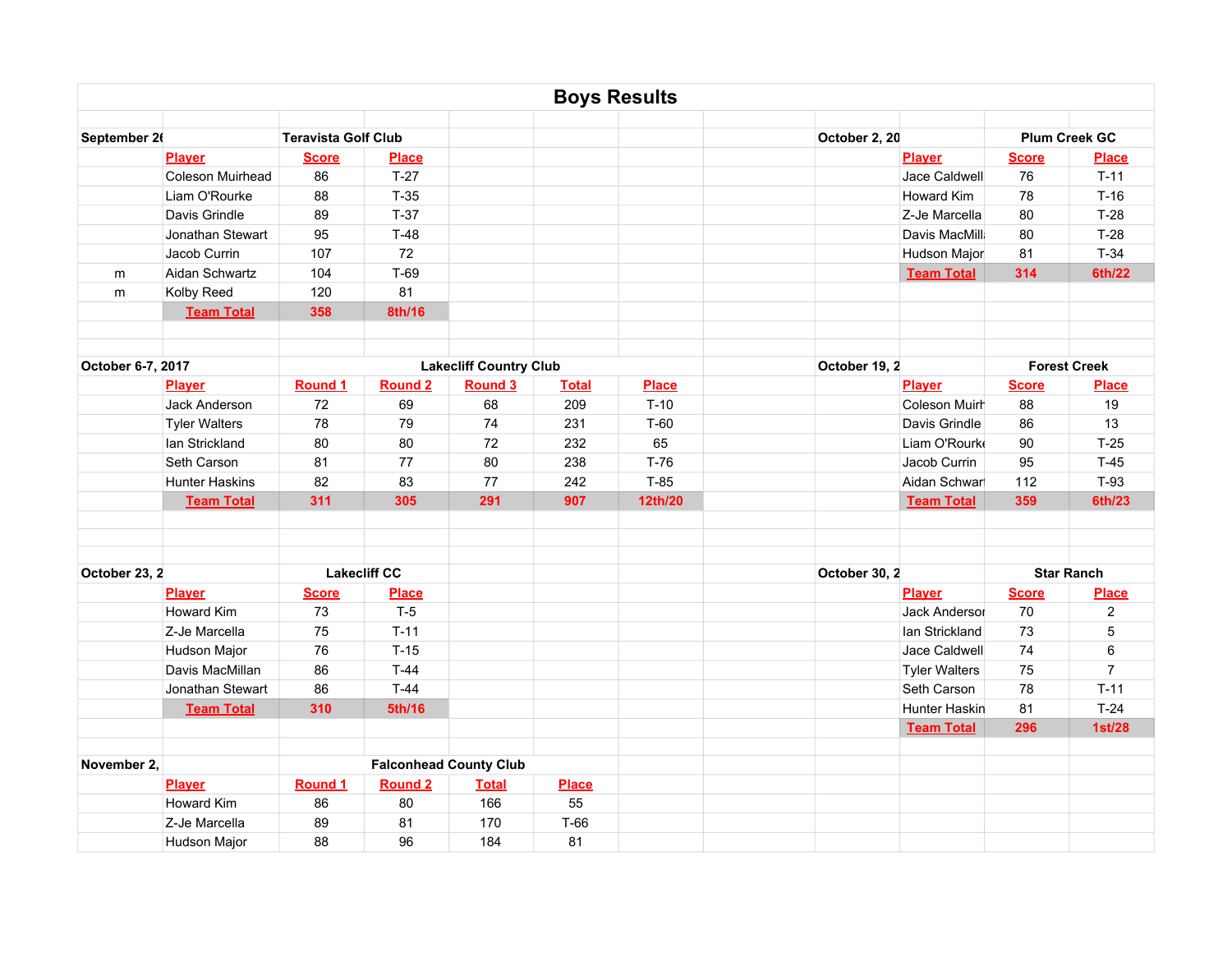|                      | Davis MacMillan       | 99                          | 90                      | 189          | $T-82$         |               |                      |              |                     |
|----------------------|-----------------------|-----------------------------|-------------------------|--------------|----------------|---------------|----------------------|--------------|---------------------|
|                      | <b>Team Total</b>     | 362                         | 347                     | 709          | 17th/17        |               |                      |              |                     |
|                      |                       |                             |                         |              |                |               |                      |              |                     |
|                      |                       |                             |                         |              |                |               |                      |              |                     |
| November 10-11, 2017 |                       |                             | <b>Wolfdancer CC</b>    |              |                | November 14   |                      |              | Colovista           |
|                      | <b>Player</b>         | Round 1                     | <b>Round 2</b>          | <b>Total</b> | <b>Place</b>   |               | <b>Player</b>        | <b>Score</b> | <b>Place</b>        |
|                      | Jack Anderson         | 77                          | 71                      | 148          | 3              |               | <b>Coleson Muirr</b> | 82           |                     |
|                      | lan Strickland        | 80                          | 77                      | 157          | $T-15$         |               | Davis Grindle        | 87           |                     |
|                      | <b>Hunter Haskins</b> | 81                          | 77                      | 158          | 18             |               | Liam O'Rourki        | 89           |                     |
|                      | <b>Tyler Walters</b>  | 75                          | 84                      | 159          | 19             |               | Jacob Currin         | 95           |                     |
|                      | Jace Caldwell         | 84                          | 77                      | 161          | $T-20$         |               | Aidan Schwar         | 107          |                     |
| m                    | Seth Carson           | 81                          | 82                      | 163          | $T-26$         |               | <b>Team Total</b>    | 353          | <b>2nd/18</b>       |
|                      | <b>Team Total</b>     | 313                         | 307                     | 620          | 2nd/12         |               |                      |              |                     |
|                      |                       |                             |                         |              |                |               |                      |              |                     |
| November 28          |                       |                             | <b>Falconhead</b>       |              |                |               |                      |              |                     |
|                      | <b>Player</b>         | <b>Score</b>                | <b>Place</b>            |              |                |               |                      |              |                     |
|                      | <b>Howard Kim</b>     | 75                          | $T-4$                   |              |                |               |                      |              |                     |
|                      | Hudson Major          | 84                          | $T-34$                  |              |                |               |                      |              |                     |
|                      | Davis MacMillan       | 77                          | $T-9$                   |              |                |               |                      |              |                     |
|                      | Jonathan Stewart      | 90                          | $T-60$                  |              |                |               |                      |              |                     |
|                      | <b>Team Total</b>     | 326                         | 6th/23                  |              |                |               |                      |              |                     |
|                      |                       |                             |                         |              |                |               |                      |              |                     |
| December 8-9, 2017   |                       | <b>Golf Club of Houston</b> |                         |              |                | December 11   |                      |              | <b>Onion Creek</b>  |
|                      | <b>Player</b>         | Round 1                     | <b>Round 2</b>          | <b>Total</b> | <b>Place</b>   |               | <b>Player</b>        | <b>Score</b> | <b>Place</b>        |
|                      | Jack Anderson         | 77                          | $71$                    | 148          | T4             |               | Coleson Muirr        | 84           | $T-20$              |
|                      | lan Strickland        | 77                          | 79                      | 156          | $T-20$         |               | Davis Grindle        | 91           | 27                  |
|                      | <b>Hunter Haskins</b> | 83                          | 74                      | 157          | $T-24$         |               | Liam O'Rourki        | 97           | $T-33$              |
|                      | <b>Tyler Walters</b>  | 83                          | 79                      | 162          | $T-33$         |               | Jacob Currin         | 103          | 39                  |
|                      | Jace Caldwell         | 84                          | 78                      | 162          | $T-33$         |               | Aidan Schwar         | 108          | 42                  |
|                      | <b>Team Total</b>     | 320                         | 302                     | 622          | 4th/18         |               | <b>Team Total</b>    | 375          | 9th/11              |
| January 26-27, 2018  |                       |                             | <b>Delaware Springs</b> |              |                | January 29, 2 |                      |              | <b>Hancock Park</b> |
|                      | <b>Player</b>         | Round 1                     | <b>Round 2</b>          | <b>Total</b> | <b>Place</b>   |               | <b>Player</b>        | <b>Score</b> | <b>Place</b>        |
|                      | Jack Anderson         | 77                          | 77                      | 154          | T <sub>9</sub> |               | Davis Grindle        | 81           | 16                  |
|                      | <b>Tyler Walters</b>  | 74                          | 81                      | 155          | 12             |               | Coleson Muirh        | 86           | 24                  |
|                      | <b>Hunter Haskins</b> | 77                          | 88                      | 165          | T35            |               | Liam O'Rourki        | 87           | 29                  |
|                      | Seth Carson           | 85                          | 82                      | 167          | T42            |               | Jacob Currin         | 94           | 40                  |
|                      | Jace Caldwell         | 84                          | 86                      | 170          | 50             |               | Aidan Schwar         | 107          | 68                  |
| m                    | lan Strickland        | 74                          | <b>WD</b>               | NS           |                | m             | Kolby Reed           | 126          | 97                  |
|                      | <b>Team Total</b>     | 312                         | 326                     | 638          | 5th/17         |               | <b>Team Total</b>    | 348          | 5th/21              |
|                      |                       |                             |                         |              |                |               |                      |              |                     |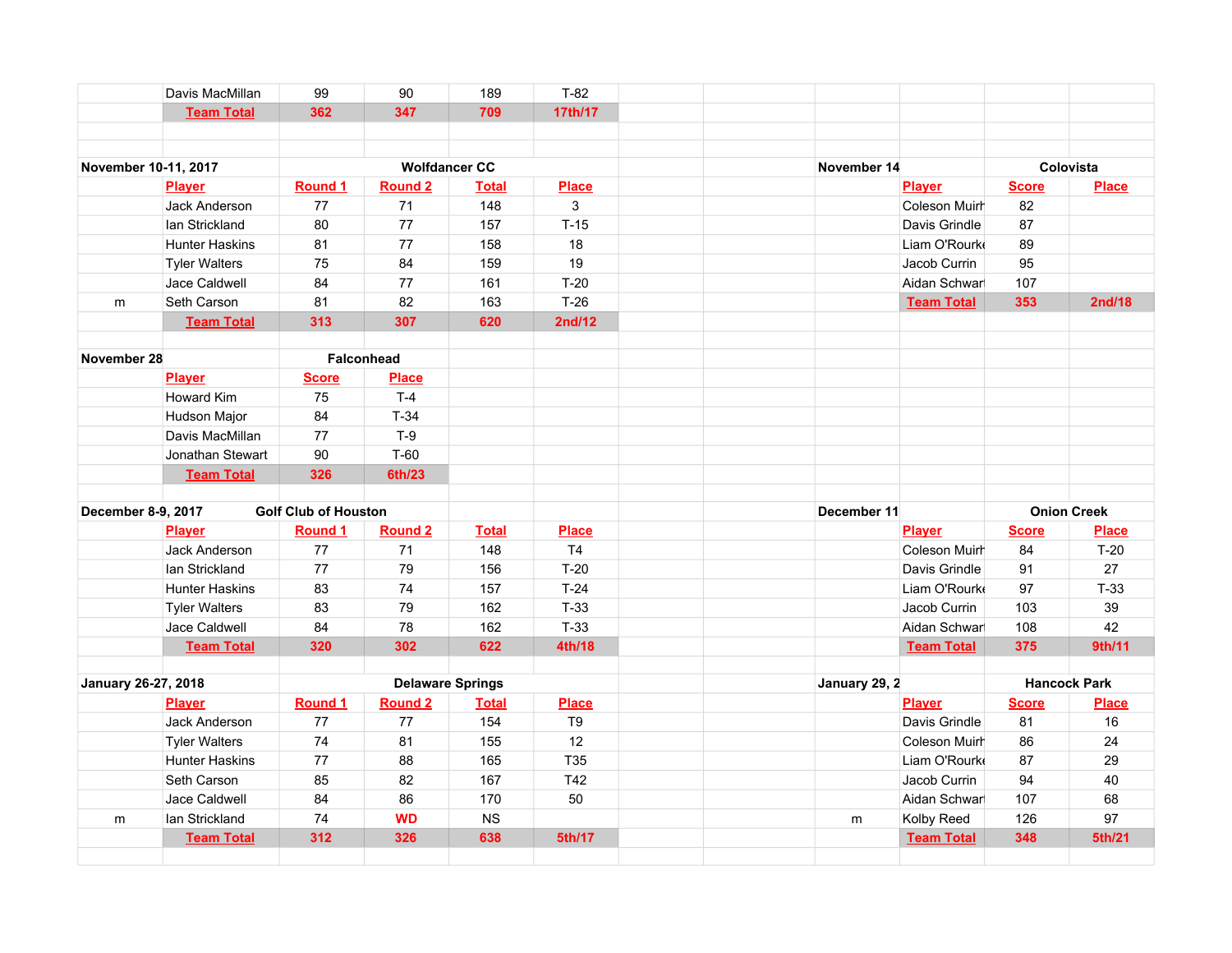| February 13,         |                         |              | <b>Sammons</b>         |              |              |  | February 20,         |                      | <b>Star Ranch</b>      |                |
|----------------------|-------------------------|--------------|------------------------|--------------|--------------|--|----------------------|----------------------|------------------------|----------------|
|                      | <b>Player</b>           | <b>Score</b> | <b>Place</b>           |              |              |  |                      | <b>Player</b>        | <b>Score</b>           | <b>Place</b>   |
|                      | Davis MacMillan         | 79           | T <sub>3</sub>         |              |              |  |                      | Z-Je Marcella        | 9                      |                |
|                      | Liam O'Rourke           | 87           | 17                     |              |              |  |                      | Davis Grindle        | 11                     |                |
|                      | Jacob Currin            | 97           | T32                    |              |              |  |                      | Liam O'Rourk         | 10                     |                |
|                      | Aidan Schwartz          | 103          | T43                    |              |              |  |                      | Aidan Schwar         | 21                     |                |
|                      | Kolby Schwartz          | 120          | <b>T70</b>             |              |              |  |                      | Kolby Reed           | 29                     |                |
|                      | <b>Team Total</b>       | 366          | 5th/19                 |              |              |  |                      | <b>Team Total</b>    | 51                     |                |
|                      |                         |              |                        |              |              |  |                      |                      | rained shortened event |                |
| February 16-17, 2018 |                         |              |                        | Cottonwood   |              |  |                      |                      |                        |                |
|                      | <b>Player</b>           | Round 1      | <b>Round 2</b>         | <b>Total</b> | <b>Place</b> |  |                      |                      |                        |                |
|                      | <b>Jack Anderson</b>    | 81           | $\mathsf{D}\mathsf{Q}$ | 81           |              |  | February 23-24, 2018 |                      | <b>Legacy Hills</b>    |                |
|                      | lan Strickland          | 92           |                        | 92           |              |  |                      | <b>Player</b>        | <b>Score</b>           | <b>Place</b>   |
|                      | <b>Tyler Walters</b>    | 89           |                        | 89           |              |  |                      | Jack Andersor        | 81                     |                |
|                      | Jace Caldwell           | 87           |                        | 87           |              |  |                      | <b>Tyler Walters</b> | 86                     |                |
|                      | Seth Carson             | 74           |                        | 74           |              |  |                      |                      | rained shortened event |                |
|                      | <b>Team Total</b>       | 331          | 330                    | 661          |              |  |                      |                      |                        |                |
|                      |                         |              |                        |              |              |  |                      |                      |                        |                |
| February 27,         |                         | ShadowGlen   |                        |              |              |  | March 8, 2018        |                      |                        | Colovista      |
|                      | <b>Player</b>           | <b>Score</b> | <b>Place</b>           |              |              |  |                      | <b>Player</b>        | <b>Score</b>           | <b>Place</b>   |
|                      | Hudson Major            | 76           |                        |              |              |  |                      | Liam O'Rourk         | 80                     | T <sub>3</sub> |
|                      | Davis MacMillan         | 79           |                        |              |              |  |                      | <b>Coleson Muirr</b> | 82                     | T <sub>5</sub> |
|                      | Z-Je Marcella           | 82           |                        |              |              |  |                      | Davis Grindle        | 85                     |                |
|                      | <b>Howard Kim</b>       | 83           |                        |              |              |  |                      | Jacob Currin         | 95                     |                |
|                      | Jonathan Stewart        | 94           |                        |              |              |  |                      | Aidan Schwar         | 97                     |                |
|                      | <b>Team Total</b>       | 335          | 4th/23                 |              |              |  | m                    | Kolby Reed           | 101                    |                |
|                      |                         |              |                        |              |              |  |                      | <b>Team Total</b>    | 342                    | 2nd/10         |
|                      |                         |              |                        |              |              |  |                      |                      |                        |                |
| March 20, 201        |                         |              | <b>ShadowGlen</b>      |              |              |  |                      |                      |                        |                |
|                      | <b>Player</b>           | <b>Score</b> | <b>Place</b>           |              |              |  |                      |                      |                        |                |
|                      | <b>Tyler Walters</b>    | 80           |                        |              |              |  |                      |                      |                        |                |
|                      | Liam O'Rourke           | 87           |                        |              |              |  |                      |                      |                        |                |
|                      | Davis Grindle           | 89           |                        |              |              |  |                      |                      |                        |                |
|                      | <b>Coleson Muirhead</b> | 94           |                        |              |              |  |                      |                      |                        |                |
|                      | <b>Team Total</b>       | 350          |                        |              |              |  |                      |                      |                        |                |
|                      |                         |              |                        |              |              |  |                      |                      |                        |                |
| <b>March 23-24</b>   |                         |              | <b>Twin Rivers</b>     |              |              |  |                      |                      |                        |                |
|                      | <b>Player</b>           | Round 1      | <b>Round 2</b>         | <b>Total</b> | <b>Place</b> |  |                      |                      |                        |                |
|                      | Jack Anderson           | 72           | 75                     | 147          | 1st          |  |                      |                      |                        |                |
|                      | Davis MacMillan         | 86           | 76                     | 162          |              |  |                      |                      |                        |                |